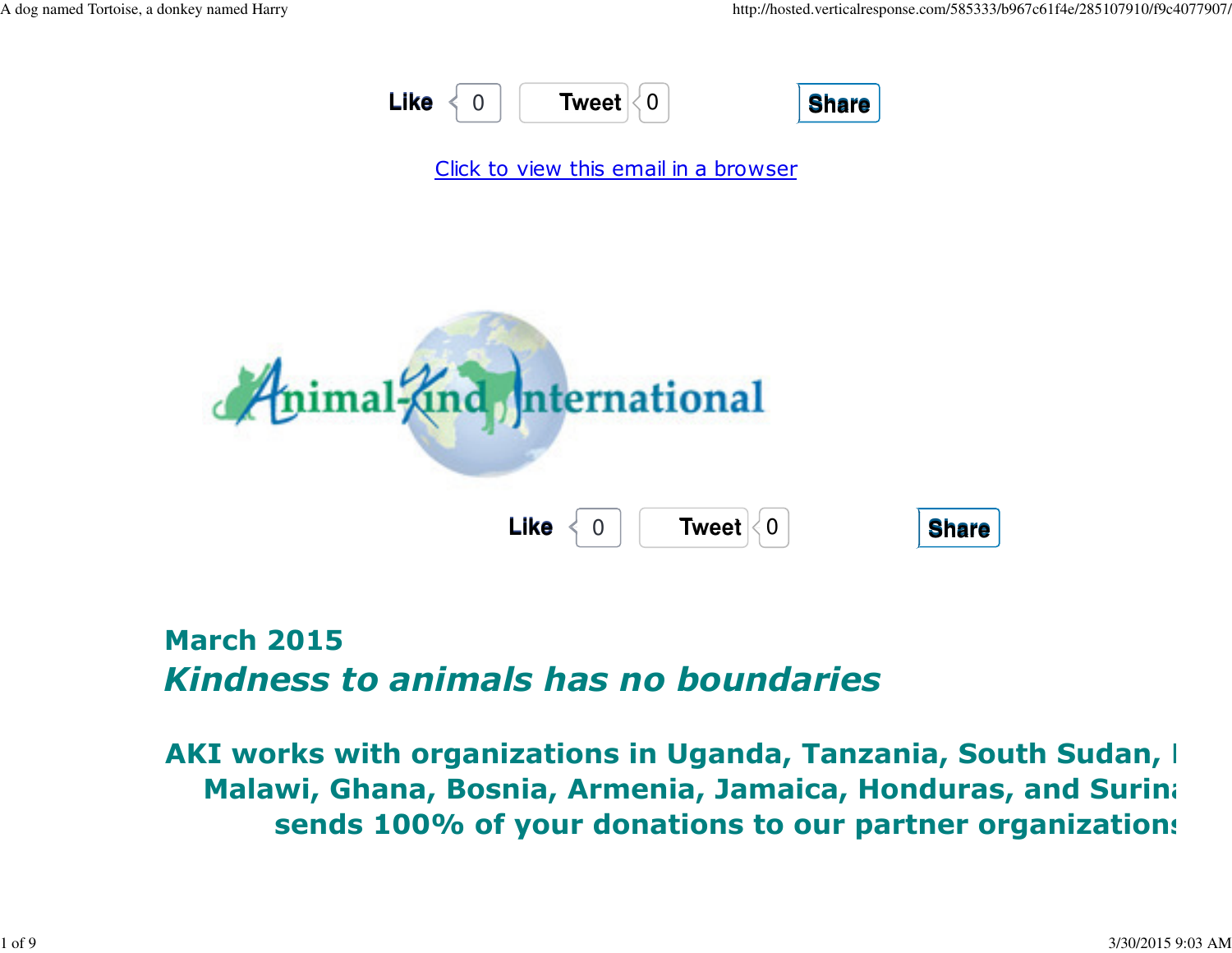#### Forward this message to a friend

As promised, we're getting information to you on just what your donations accomplishing. Read below about Tortoise the dog at Uganda SPCA's Havenjust one of many dogs and cats helped weekly by Haven staff, thanks to  $A$ funding. You can also read about Picolina, a dog in Honduras, that our wo Helping Hands for Hounds of Honduras partner went above and beyond tohelp--and was able to because of AKI donors. But first, let me tell you abo donkey named Harry.

# Please name a donkey after my best friend, Harry

Along with a \$25 donation, Ireceived a request from Alicia, age11, to name a donkey afterHarry.

Of course we will do that!

With our last disbursement toTAWESO, they were able tohelp 654 donkeys,including this one. Alicia,

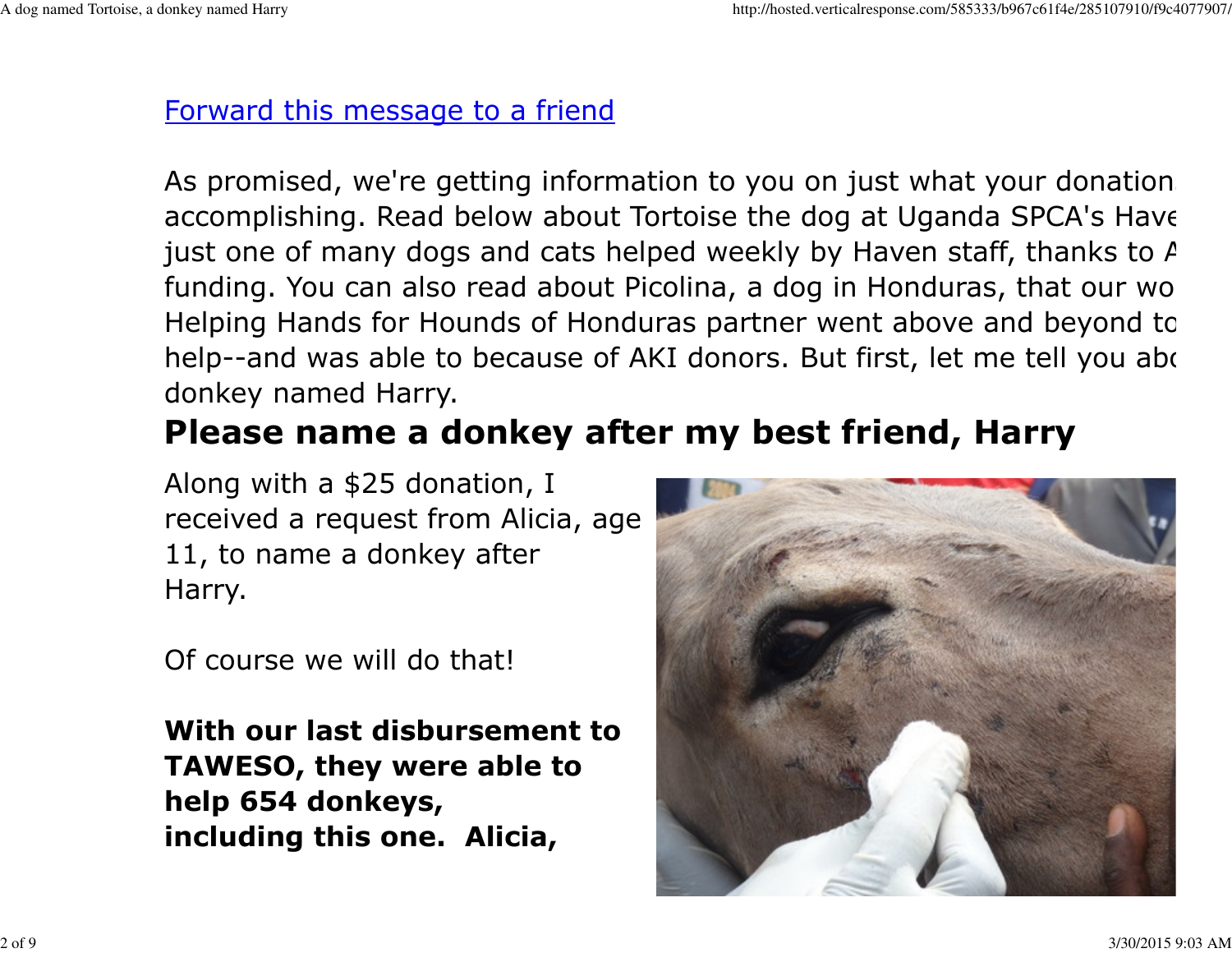## meet Harry the donkey.

You can read about the workTAWESO does for donkeys at the



below link; you can also make sure TAWESO has enough funds to hold an donkey clinic; and if you'd like to give a gift and name a donkey-let us know

## http://www.animal-kind.org/tanzaniaphotoalbum.html

# AKI....helping where help is needed most.....Honduras

Because Pilar is known far and wide in Tegucigalpa, people are always calling her to help injured and mistreated dogs and cats, birds,and other wildlife. Here's just one example of how Pilar's assistance and funds from AKI made all the difference in the life of adog.

Enma, a cleaner at UNAH's natural history museum contacted Pilar about a 2-month old puppy thrown out like trash, who had mange andwas skin and bones. Pilar told Ernma that if

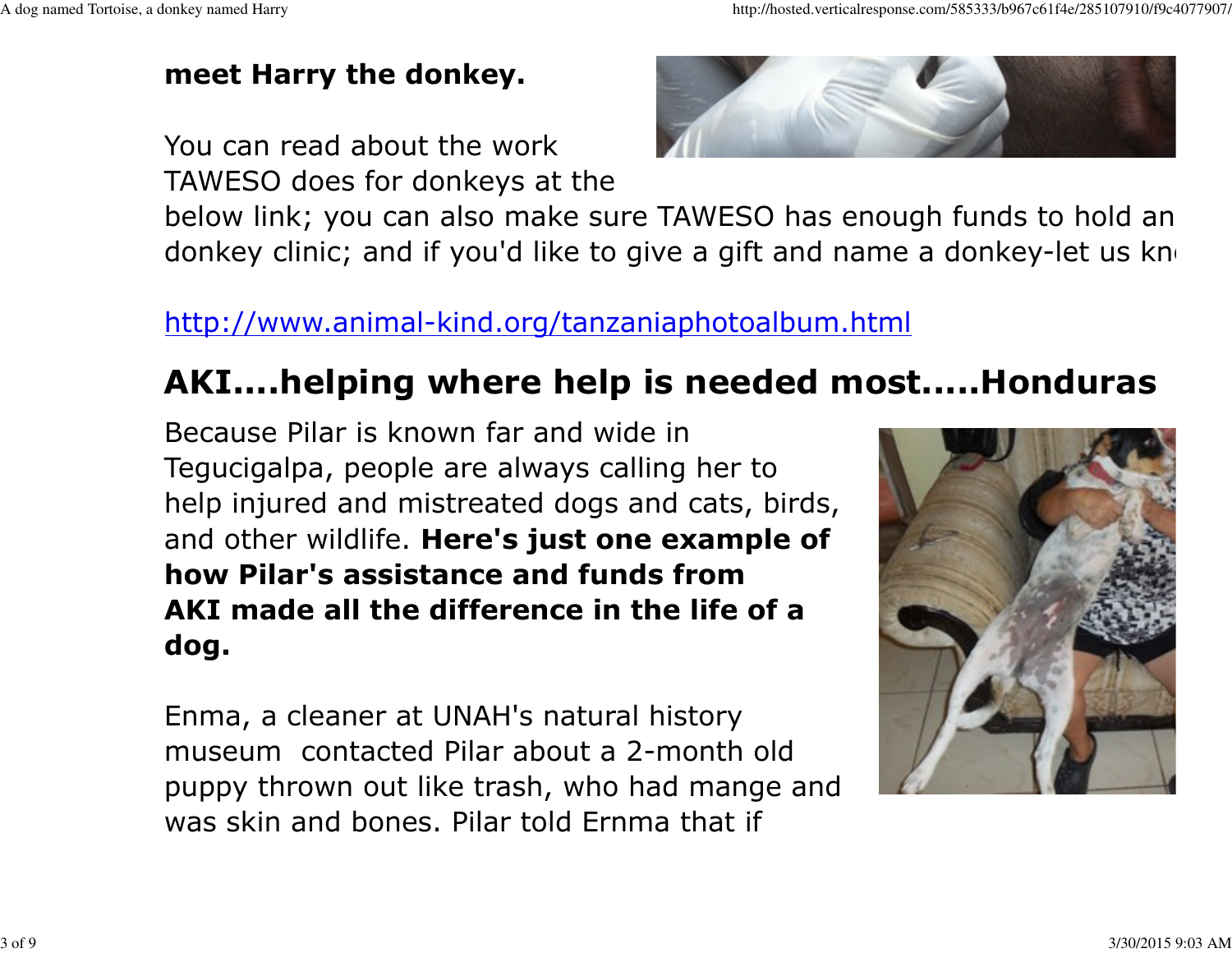she rescued the dog, Pilar would help with costs. Ernma, who is mom to another rescue dog, took the puppy home, named her Picolina, Pil her mange meds and antibiotics-supplied with AKI funding, andwhen Picolina was 6 months old, she was spayed-also thanks to A donors (the picture is of Ernma and Picolina just after her sutures were removed).

### After Ernma's neighbors saw the transformation in Picolina, and h little care goes a long way, they asked Pilar to help their dogs who mange! Good care is contagious.

In Honduras, about 60% of the population lives under the poverty line, yet and cat ownership is growing in popularity. Along with that growth, come breeders and dog fighters. Please support HHHH and people like Enma, whfor the mixed breeds, the unwanted dogs and cats--with our help, they'll  $\cdot$ 

#### http://www.animal-kind.org/hondurasphotoalbum.html

# Tortoise: slowly but surely getting back to health!

The USPCA Haven staff are called to rescue dogs and cats all over Kampala,sometimes as far as Entebbe, Jinja, and

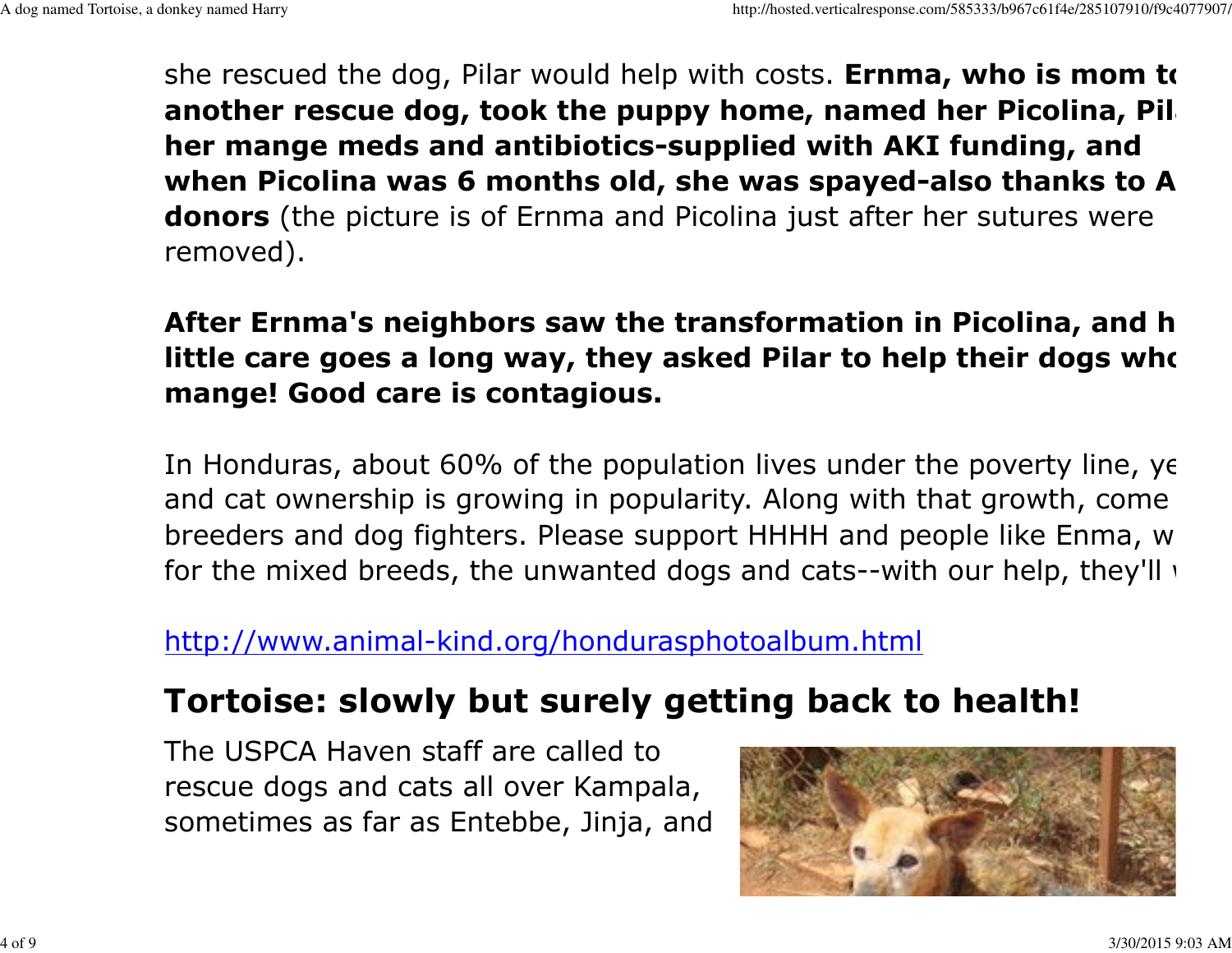even beyond. Responding to these rescue calls are some of the most important things that the USPCA does--not only do they save dogsand cats, the USPCA's Alex and Henry also use these opportunitiesto educate communities aboutanimals.





Mukono--the people in the community wanted to kill her because of her sl condition, which they thought was dangerous. It was just mange (see pict below of her 1st day at the USPCA Haven), and certainly posed no danger thuman population. AKI funds covered her rescue and rehabilitation **health** (picture above). Rescue calls give the USPCA a chance to educate let them know what the USPCA does, and they save lives!

Do you want to have a REAL impact on the lives of dogs and cats? Withou funding, the USPCA wouldn't be able to go on each and every rescue call the comes in--your donation matters!

### To pay for 1 to 2 typical days of rescue transport =US\$20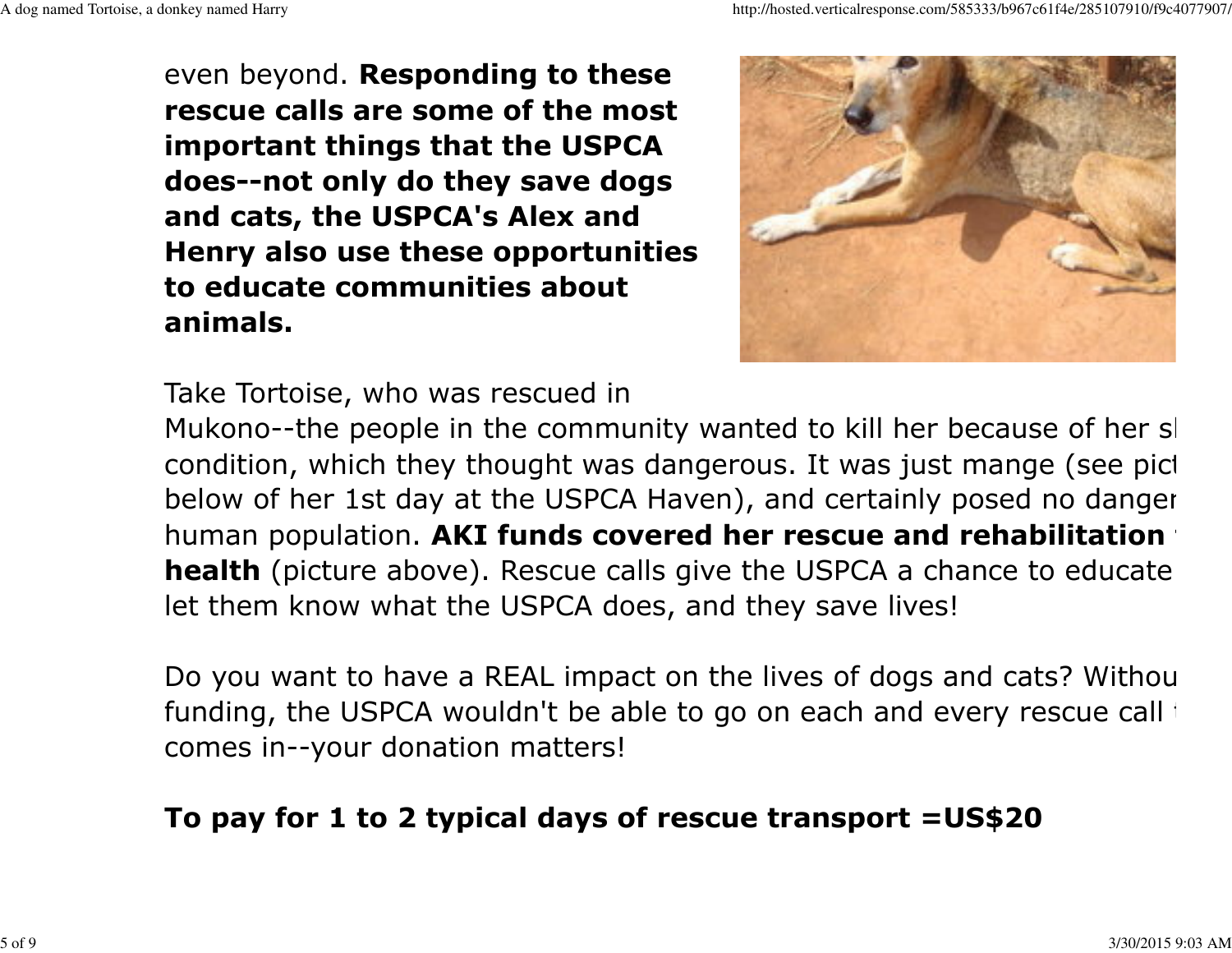### To pay for 2 weeks of typical rescue transport =US\$120 To pay for one month of typical rescue transport =US\$240To prevent unwanted births (and minimize the need for rescue cal One spay of a cat or dog =US\$50One neuter of a cat or dog =US\$35

AS ALWAYS, THE USPCA AND AKI ARE GRATEFUL FOR ALL YOUR SUPPORT HAVEN WOULD NOT BE ABLE TO OPERATE--AND BE SO EFFECTIVE--WITH YOU!

http://www.animal-kind.org/ugandaphotoalbum.html

# TORTOISE UPON HER ARRIVAL AT THE HAVEN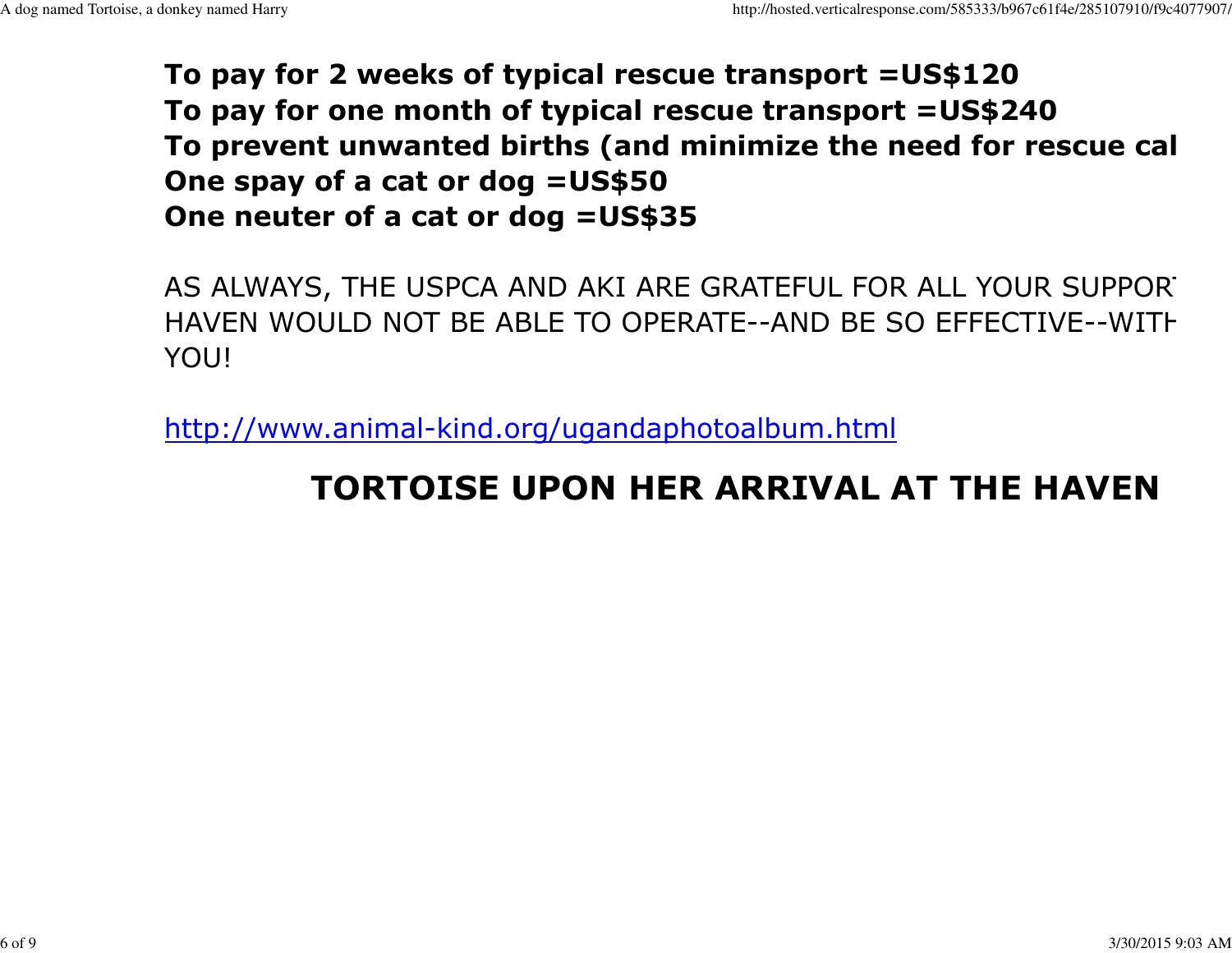

Please check out our beautiful new homepage, our new FAQs (let me know there's something I should include that I haven't), new entries on our "In of" page and on "Our Supporters" page, and our AKI 2014 annual report. several updates on our partner organizations' pages too; start here, and t look around!

http://www.animal-kind.org/index.html

As always, we are so grateful for your help-without it, our partner organization wouldn't be able to rescue so many animals, provide spay/neuter and oth care, keep their shelters in tip top shape, and buy supplies and pet food (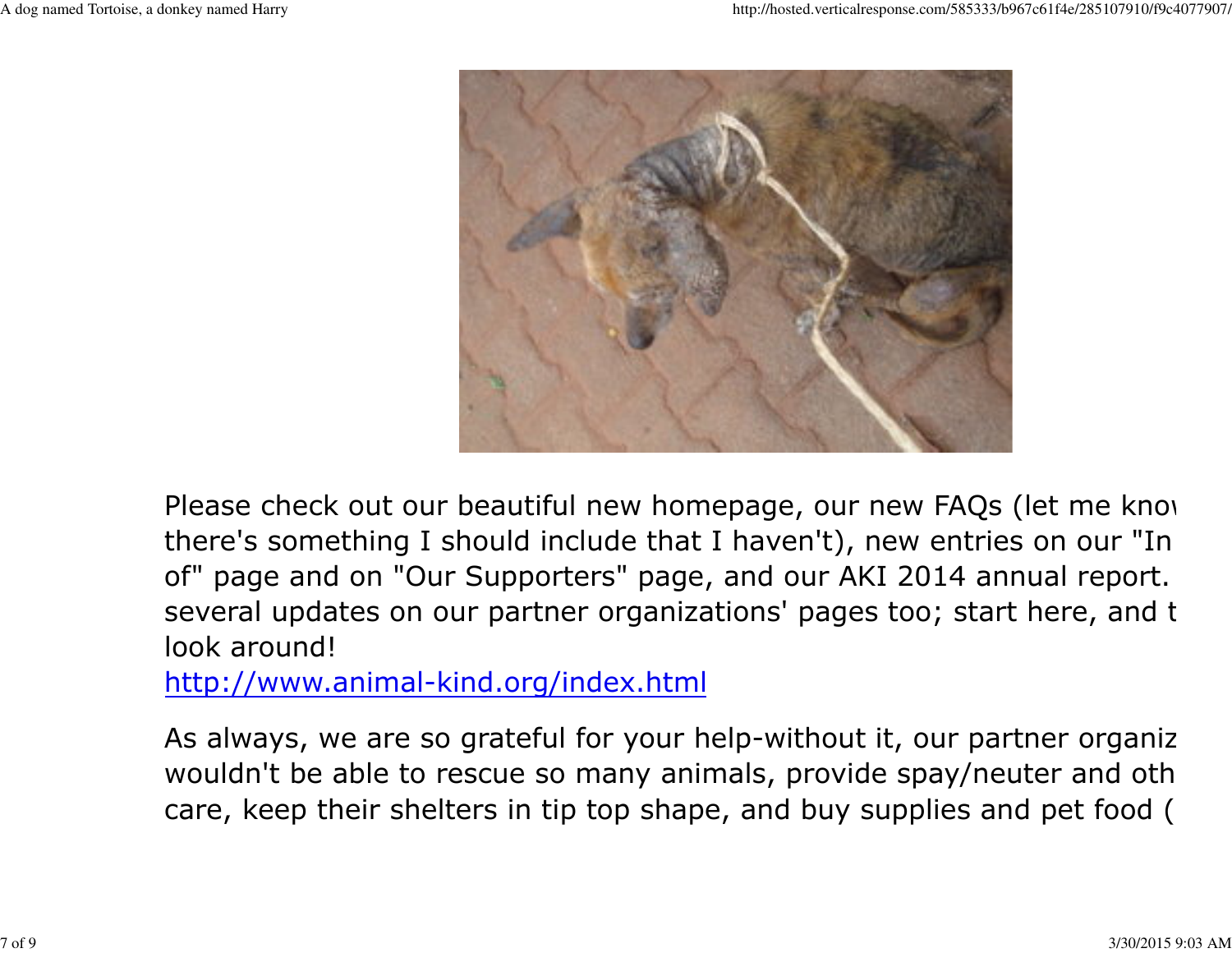the Animals-Armenia did with our last disbursement--see picture below--thlast about 2-3 months). THANK YOU!

Karen Menczer &the AKI Board

# Type Title Here

http://www.animal-kind.org/armeniaphotoalbum.html





Please remember to use Amazon Smile when you shop online, designate AKI for a % of your purchase (at no cost to you) http://smile.amazon.com/